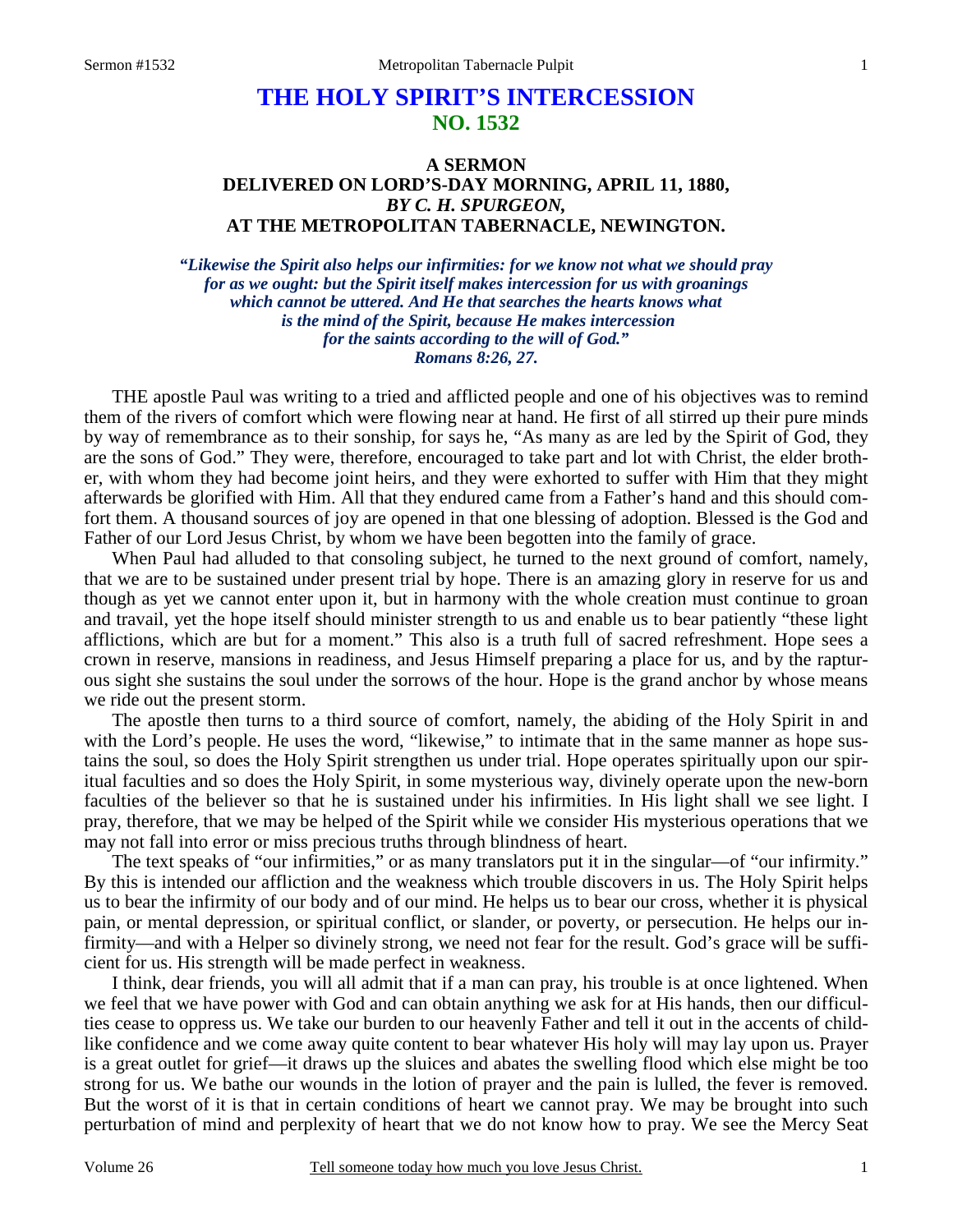and we perceive that God will hear us. We have no doubt about that, for we know that we are His own favored children and yet we hardly know what to desire. We fall into such heaviness of spirit and entanglement of thought that the one remedy of prayer, which we have always found to be unfailing, appears to be taken from us. Here, then, in the nick of time, as a very present help in time of trouble, comes in the Holy Spirit. He draws near to teach us how to pray and in this way He helps our infirmity, relieves our suffering and enables us to bear the heavy burden without fainting under the load.

 At this time our subjects for consideration shall be, firstly, *the help which the Holy Spirit gives*. Secondly, *the prayers which He inspires*. And thirdly, *the success which such prayers are certain to obtain*.

**I.** First, then, let us consider THE HELP WHICH THE HOLY SPIRIT GIVES. *The help which the Holy Spirit renders to us meets the weakness which we deplore*. As I have already said, if in time of trouble a man can pray, his burden loses its weight. If the believer can take anything and everything to God, then he learns to glory in infirmity and to rejoice in tribulation. But sometimes we are in such confusion of mind that we know not what we should pray for as we ought to. In a measure, through our ignorance, we never know what we should pray for until we are taught of the Spirit of God, but there are times when this beclouding of the soul is dense indeed and we do not even know what would help us out of our trouble if we could obtain it. We see the disease, but the name of the medicine is not known to us. We look over the many things which we might ask for of the Lord and we feel that each of them would be helpful, but none of them would precisely meet our case. For spiritual blessings which we know to be according to the divine will, we could ask with confidence, but perhaps these would not meet our peculiar circumstances. There are other things for which we are allowed to ask, but we scarcely know whether, if we had them, they would really serve our turn and we also feel a diffidence as to praying for them. In praying for temporal things, we plead with measured voices, always referring our petition for revision to the will of the Lord. Moses prayed that he might enter Canaan, but God denied him, and the man that was healed asked our Lord that he might be with Him, but he received the answer, "Go home to your friends." We pray evermore on such matters with this reserve, "Nevertheless, not as I will, but as You will." At times this very spirit of resignation appears to increase our mental difficulty, for we do not wish to ask for anything that would be contrary to the mind of God and yet we must ask for something. We are reduced to such straits that we must pray, but what shall be the particular subject of prayer we cannot for a while make out. Even when ignorance and perplexity are removed, we know not what we should pray for "as we ought." When we know the matter of prayer, yet we fail to pray in a right manner. We ask, but we are afraid that we shall not have, because we do not exercise the thought or the faith which we judge to be essential to prayer. We cannot at times command even the earnestness which is the life of supplication. A torpor steals over us, our heart is chilled, our hands are numbed, and we cannot wrestle with the angel. We know what to pray for as to objects, but we do not know what to pray for *"as we ought."* It is the manner of the prayer which perplexes us, even when the matter is decided upon. How can I pray? My mind wanders. I chatter like a crane. I roar like a beast in pain. I moan in the brokenness of my heart, but oh, my God, I know not what it is my inmost spirit needs, or if I know it, I know not how to frame my petition aright before You. I know not how to open my lips in Your majestic presence. I am so troubled that I cannot speak. My spiritual distress robs me of the power to pour out my heart before my God. Now, beloved, it is in such a plight as this that the Holy Spirit aids us with His divine help and hence He is "a very present help in time of trouble."

 Coming to our aid in our bewilderment, *He instructs us*. This is one of His frequent operations upon the mind of the believer, "He shall teach you all things." He instructs us as to our need and as to the promises of God which refer to that need. He shows us where our deficiencies are; what our sins are, and what our necessities are. He sheds a light upon our condition and makes us feel deeply our helplessness, sinfulness, and dire poverty, and then He casts the same light upon the promises of the Word and lays home to the heart that very text which was intended to meet the occasion—the precise promise which was framed with foresight of our present distress. In that light He makes the promise shine in all its truthfulness, certainty, sweetness, and suitability so that we, poor trembling sons of men, dare take that Word into our mouth which first came out of God's mouth and then come with it as an argument and plead it before the throne of the heavenly grace. Our prevalence in prayer lies in the plea, "Lord, do as You have said." How greatly we ought to value the Holy Spirit, because when we are in the dark He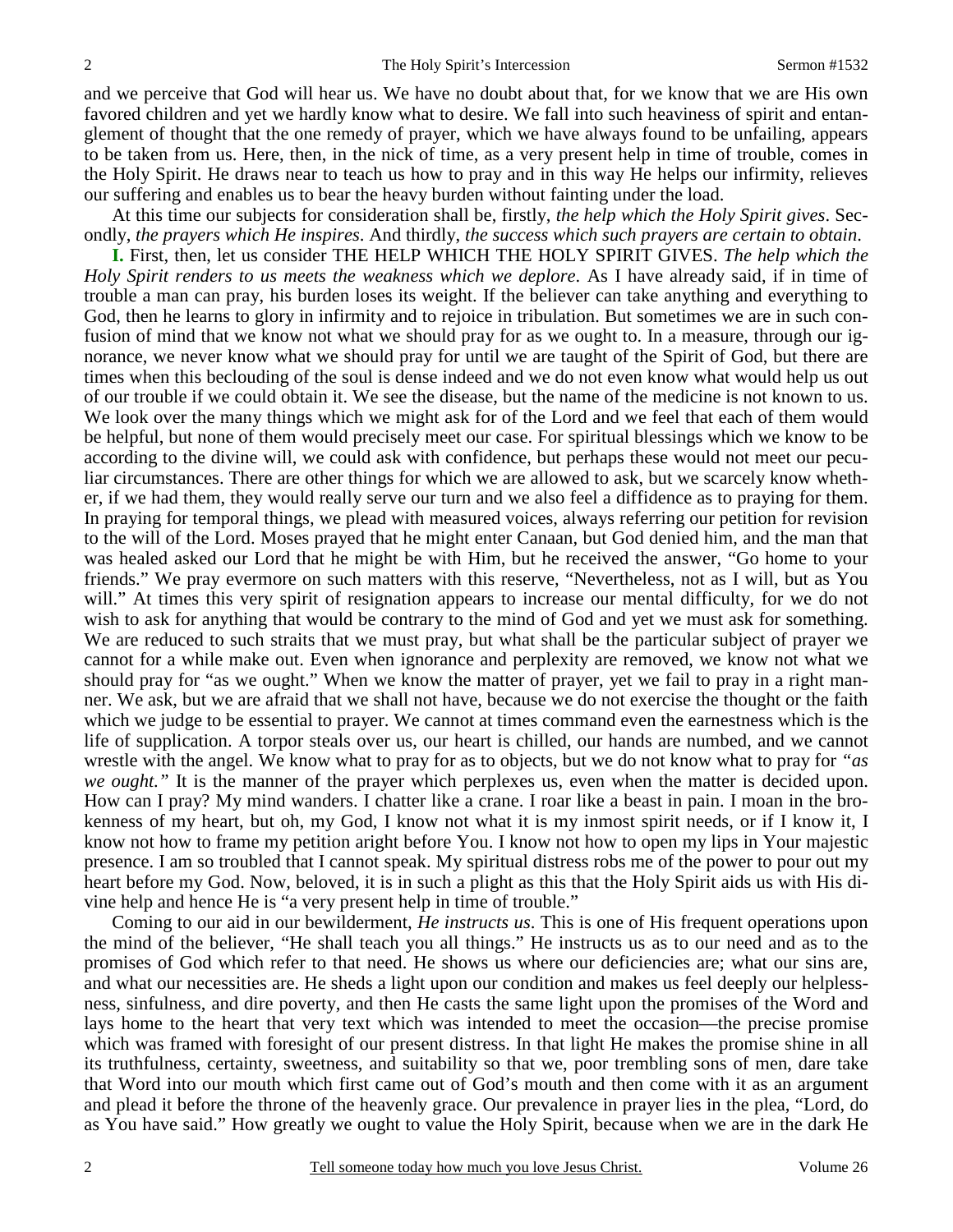gives us light, and when our perplexed spirit is so befogged and beclouded that it cannot see its own need and cannot find out the appropriate promise in the Scriptures, the Spirit of God comes in and teaches us all things and brings all things to our remembrance whatsoever our Lord has told us. He guides us in prayer and thus He helps our infirmity.

 But the blessed Spirit does more than this. He will often *direct the mind to the special subject of prayer.* He dwells within us as a Counselor and points out to us what it is we should seek at the hands of God. We do not know why it is so, but we sometimes find our minds carried as by a strong undercurrent into a particular line of prayer for some one definite object. It is not merely that our judgment leads us in that direction, though usually the Spirit of God acts upon us by enlightening our judgment, but we often feel an unaccountable and irresistible desire rising again and again within our heart and this so presses upon us that we not only utter the desire before God at our ordinary times for prayer, but we feel it crying in our hearts all day long, almost to the supplanting of all other considerations. At such times we should thank God for direction and give our desire a clear road—the Holy Spirit is granting us inward direction as to how we should order our petitions before the throne of grace and we may now reckon upon good success in our pleadings. Such guidance will the Spirit give to each of you if you will ask Him to illuminate you. He will guide you both negatively and positively. Negatively, He will forbid you to pray for such-and-such a thing, even as Paul essayed to go into Bithynia, but the Spirit would not allow him, and on the other hand, He will cause you to hear a cry within your soul which shall guide your petitions, even as He made Paul hear the cry from Macedonia, saying, "Come over and help us." The Spirit teaches wisely, as no other teacher can do. Those who obey His promptings shall not walk in darkness. He leads the spiritual eye to take good and steady aim at the very center of the target and thus we hit the mark in our pleadings.

 Nor is this all, for the Spirit of God is not sent merely to guide and help our devotion, but *He Himself "makes intercession for us"* according to the will of God. By this expression it cannot be meant that the Holy Spirit ever groans or personally prays, but that *He excites intense desire and creates unutterable groans in us* and these are ascribed to Him. Even as Solomon built the temple because he superintended and ordained all, and yet I know not that he ever fashioned a timber or prepared a stone, so does the Holy Spirit pray and plead within us by leading us to pray and plead. This He does by arousing our desires. The Holy Spirit has a wonderful power over renewed hearts, as much power as the skillful minstrel has over the strings among which he lays his accustomed hand. The influences of the Holy Spirit at times pass through the soul like winds through an Aeolian harp, creating and inspiring sweet notes of gratitude and tones of desire to which we should have been strangers if it had not been for His divine visitation. He knows how to create in our spirit hunger and thirst for good things. He can awaken us from our spiritual lethargy. He can warm us out of our lukewarmness. He can enable us when we are on our knees to rise above the ordinary routine of prayer into that victorious persistence against which nothing can stand. He can lay certain desires so pressingly upon our hearts that we can never rest till they are fulfilled. He can make the zeal for God's house to eat us up and the passion for God's glory to be like a fire within our bones, and this is one part of that process by which, in inspiring our prayers, He helps our infirmity. True Advocate is He and Comforter most effectual. Blessed be His name.

 The Holy Spirit also divinely operates in *the strengthening of the faith of believers*. That faith is at first of His creating and afterwards it is of His sustaining and increasing. And oh, brothers and sisters, have you not often felt your faith rise in proportion to your trials? Have you not, like Noah's ark, mounted towards heaven as the flood deepened around you? You have felt as sure about the promise as you felt about the trial. The affliction was, as it were, in your very bones, but the promise was also in your very heart. You could not doubt the affliction, for you smarted under it, but you might almost as soon have doubted that you were afflicted as have doubted the divine help, for your confidence was firm and unmoved. The greatest faith is only what God has a right to expect from us, yet we never exhibit it except as the Holy Spirit strengthens our confidence and opens up before us the covenant with all its seals and securities. He it is that leads our soul to cry, "Though my house is not so with God, yet has He made with me an everlasting covenant ordered in all things and sure." Blessed be the Divine Spirit then, that since faith is essential to prevailing prayer, He helps us in supplication by increasing our faith. Without faith, prayer cannot go anywhere, for he that wavers is like a wave of the sea driven with the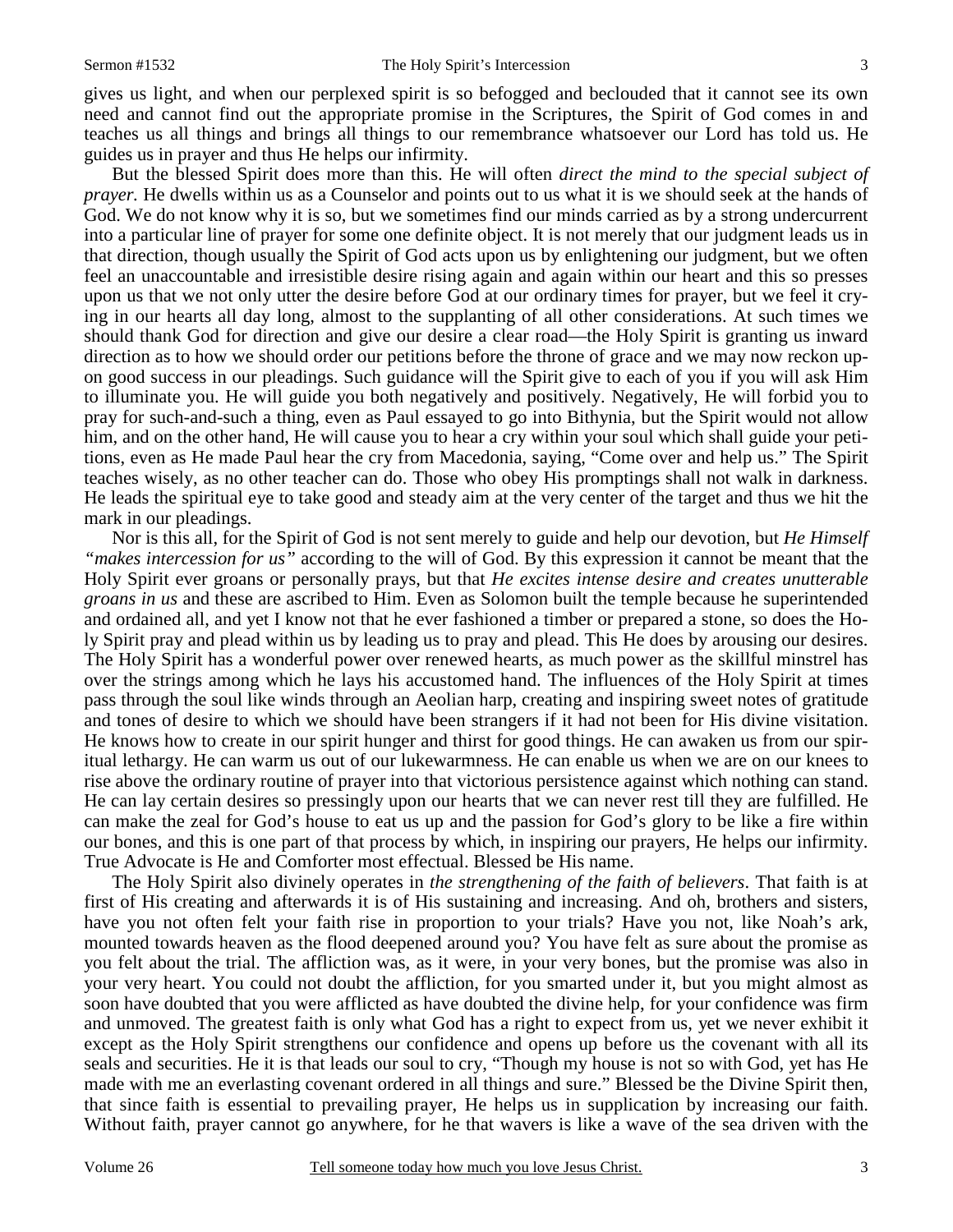wind and tossed, and such an one may not expect anything of the Lord. Happy are we when the Holy Spirit removes our wavering and enables us like Abraham to believe without staggering, knowing full well that He who has promised is able also to perform.

 By three figures I will endeavor to describe the work of the Spirit of God in this matter, though they all fall short and indeed all that I can say must fall infinitely short of the glory of His work. The actual mode of His working upon the mind we may not attempt to explain—it remains a mystery and it would be an unholy intrusion to attempt to remove the veil. There is no difficulty in our believing that as one human mind operates upon another mind, so does the Holy Spirit influence our spirits. We are forced to use words if we would influence our fellow men, but the Spirit of God can operate upon the human mind more directly and communicate with it in silence. Into that matter, however, we will not dive lest we intrude where our knowledge would be drowned by our presumption.

 My illustrations do not touch the mystery, but set forth the grace. The Holy Spirit acts to His people somewhat *as a prompter to a reciter*. A man has to deliver a piece which he has learned, but his memory is treacherous and therefore somewhere out of sight there is a prompter, so that when the speaker is at a loss and might use a wrong word, a whisper is heard which suggests the right one. When the speaker has almost lost the thread of his discourse, he turns his ear and the prompter gives him the catch-word and aids his memory. If I may be allowed the simile, I would say that this represents in part the work of the Spirit of God in us—suggesting to us the right desire and bringing all things to our remembrance whatsoever Christ has told us. In prayer we should often come to a dead stand, but He incites, suggests, and inspires, and so we go onward. In prayer we might grow weary, but the Comforter encourages and refreshes us with cheering thoughts. When, indeed, we are in our bewilderment almost driven to give up prayer, the whisper of His love drops a live coal from off the altar into our soul and our hearts glow with greater ardor than before. Regard the Holy Spirit as your prompter and let your ears be opened to His voice.

 But He is much more than this. Let me attempt a second simile—He is *as an advocate to one in peril at law*. Suppose that a poor man had a great lawsuit touching his whole estate and he was forced personally to go into court and plead his own cause and speak up for his rights. If he were an uneducated man, he would be in a poor plight. An adversary in the court might plead against him and overthrow him, for he could not answer him. This poor man knows very little about the law and is quite unable to meet his cunning opponent. Now, suppose one who was perfect in the law should take up his cause warmly and come and live with him and use all his knowledge so as to prepare his case for him, draw up his petitions for him and fill his mouth with arguments—would not that be a grand relief? This counselor would suggest the line of pleading, arrange the arguments, and put them into right courtly language. When the poor man was baffled by a question asked in court, he would run home and ask his adviser and he would tell him exactly how to meet the objector. Suppose, too, that when he had to plead with the judge himself, this advocate at home should teach him how to behave and what to urge, and encourage him to hope that he would prevail—would not this be a great gift? Who would be the pleader in such a case? The poor client would plead, but still, when he won the suit, he would trace it all to the advocate who lived at home and gave him counsel. Indeed, it would be the advocate pleading for him, even while he pleaded himself. This is an instructive emblem of a great fact. Within this narrow house of my body, this tenement of clay, if I am a true believer, there dwells the Holy Spirit and when I desire to pray I may ask Him what I should pray for as I ought and He will help me. He will write the prayers which I ought to offer upon the tablets of my heart and I shall see them there and so I shall be taught how to plead. It will be the Spirit's own self pleading in me and by me and through me before the throne of grace. What a happy man in his lawsuit would such a poor man be, and how happy are you and I that we have the Holy Spirit to be our Counselor!

 Yet one more illustration. It is that of *a father aiding his boy*. Suppose it to is a time of war, centuries back. Old English warfare was then conducted by bowmen to a great extent. Here is a youth who is to be initiated in the art of archery and therefore he carries a bow. It is a strong bow and therefore very hard to draw—indeed, it requires more strength than the urchin can summon to bend it. See how his father teaches him. "Put your right hand here, my boy, and place your left hand so. Now pull"—and as the youth pulls, his father's hands are on his hands and the bow is drawn. The lad draws the bow, yes, but it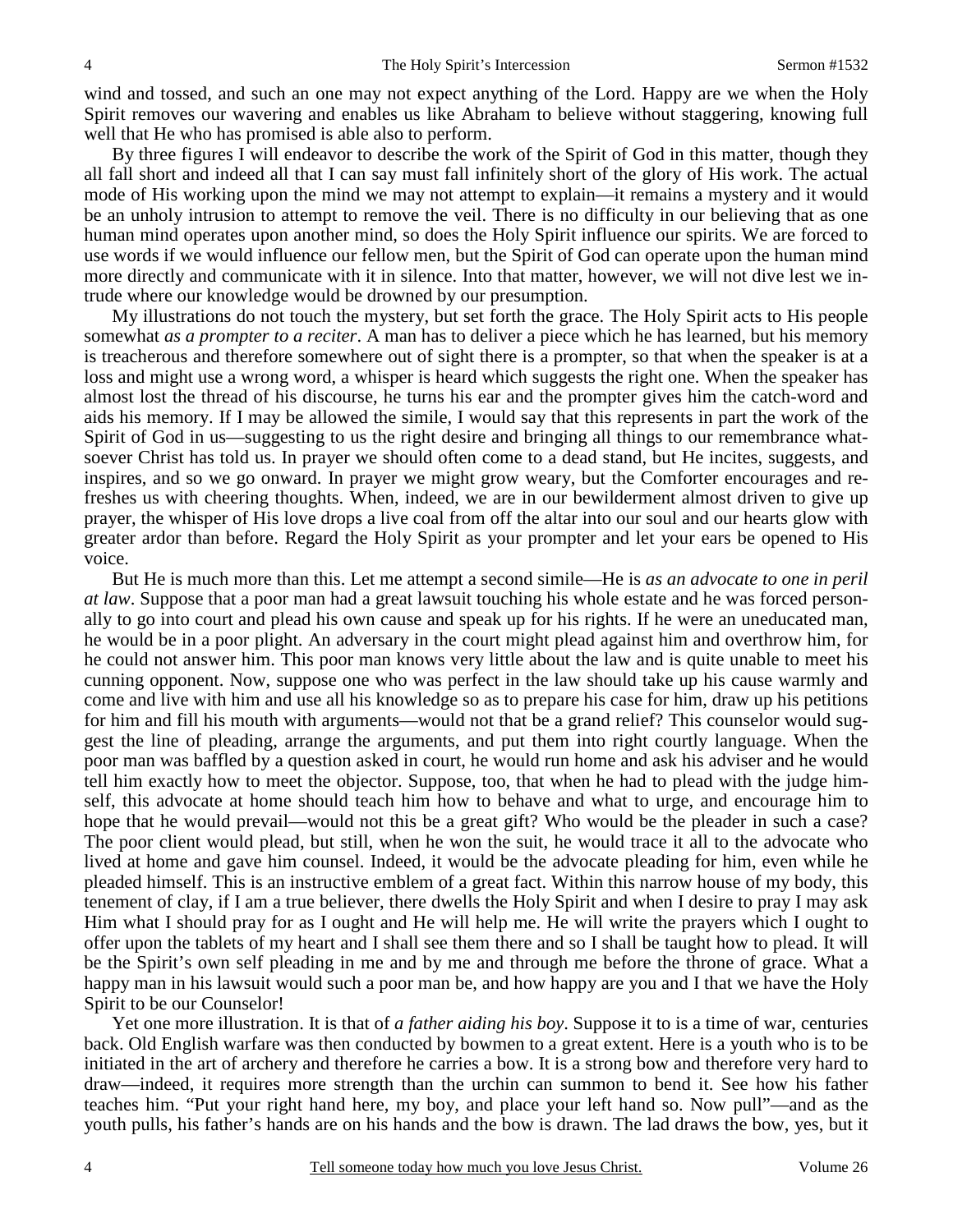is quite as much his father, too. We cannot draw the bow of prayer alone. Sometimes a bow of steel is not broken by our hands, for we cannot even bend it, and then the Holy Spirit puts His mighty hand over ours and covers our weakness so that we draw, and lo, what splendid drawing of the bow it is then! The bow bends so easily we wonder how it is. Away flies the arrow and it pierces the very center of the target, for He who gives the strength, directs the aim. We rejoice to think that we have won the day, but it was His secret might that made us strong and to Him be the glory of it. Thus have I tried to set forth the cheering fact that the Spirit helps the people of God.

**II.** Our second subject is THE PRAYER WHICH THE HOLY SPIRIT INSPIRES, or that part of prayer which is especially and peculiarly the work of the Spirit of God. The text says, "The Spirit itself makes intercession for us with groanings which cannot be uttered." It is not the Spirit that groans, but we that groan, but as I have shown you, the Spirit excites the emotion which causes us to groan.

 It is clear then the prayers which are indited in us by the Spirit of God are *those which arise from our inmost soul.* A man's *heart* is moved when he groans. A groan is a matter about which there is no hypocrisy. A groan comes not from the lips, but from the heart. A groan then is a part of prayer which we owe to the Holy Spirit and the same is true of all the prayer which wells up from the deep fountains of our inner life. The prophet cried, "My heart, my heart, I am pained at my very heart: my heart makes a noise in me." This deep ground-swell of desire, this tidal motion of the life-floods is caused by the Holy Spirit. His work is never superficial, but always deep and inward.

*Such prayers will rise within us when the mind is far too troubled to let us speak*. We know not what we should pray for as we ought and then it is that we groan or utter some other inarticulate sound. Hezekiah said, "Like a crane or a swallow did I chatter." The psalmist said, "I am so troubled that I cannot speak." In another place he said, "I am feeble and sore broken: I have roared by reason of the disquietness of my heart." But he added, "Lord, all my desire is before You and my groaning is not hid from You." The sighing of the prisoner surely come up into the ears of the Lord. There is real prayer in these "groanings that cannot be uttered." It is the power of the Holy Spirit in us which creates all real prayer, even that which takes the form of a groan because the mind is incapable, by reason of its bewilderment and grief, of clothing its emotion in words. I pray you never think lightly of the supplications of your anguish. Rather judge that such prayers are like Jabez, of whom it is written that "he was more honorable than his brethren, because his mother bore him with sorrow." That which is thrown up from the depth of the soul, when it is stirred with a terrible tempest, is more precious than pearl or coral, for it is the intercession of the Holy Spirit.

 These prayers are sometimes "groanings that cannot be uttered" because *they concern such great things that they cannot be spoken*. I want, my Lord! I want, I want. I cannot tell you what I want, but I seem to want all things. If it were some little thing, my narrow capacity could comprehend and describe it, but I need all covenant blessings. You know what I have need of before I ask You and though I cannot go into each item of my need, I know it to be very great and such as I myself can never estimate. I groan, for I can do no more. Prayers which are the offspring of great desires, sublime aspirations, and elevated designs are surely the work of the Holy Spirit and their power within a man is frequently so great that he cannot find expression for them. Words fail and even the sighs which try to embody them cannot be uttered.

 But it may be, beloved, that *we groan because we are conscious of the littleness of our desires and the narrowness of our faith.* The trial, too, may seem too mean to pray about. I have known what it is to feel as if I could not pray about a certain matter and yet I have been obliged to groan about it. A thorn in the flesh may be as painful a thing as a sword in the bones and yet we may go and beseech the Lord thrice about it and getting no answer we may feel that we know not what to pray for as we ought—and yet it makes groan. Yes, and with that natural groan there may go up an unutterable groaning of the Holy Spirit. Beloved, what a different view of prayer God has from that which men think to be the correct one. You may have seen very beautiful prayers in print and you may have heard very charming compositions from the pulpit, but I trust you have not fallen in love with them. Judge these things rightly. I pray you never think well of fine prayers, for before the thrice holy God it ill becomes a sinful suppliant to play the orator. We heard of a certain clergyman who was said to have given forth "the finest prayer ever offered to a Boston audience." Just so! The Boston audience received the prayer and there it ended.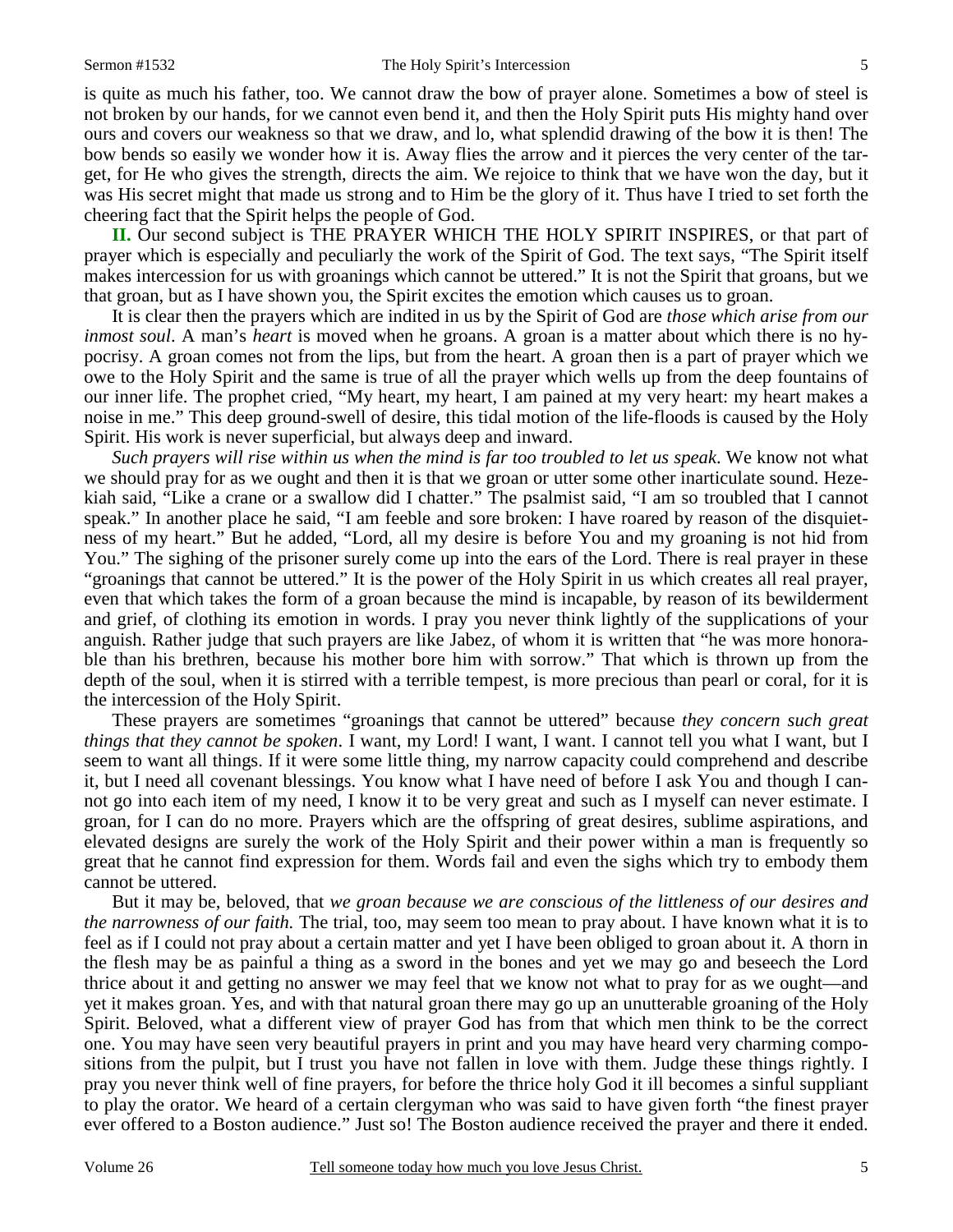We want the mind of the Spirit in prayer and not the mind of the flesh. The tail feathers of pride should be pulled out of our prayers, for they need only the wing feathers of faith—the peacock feathers of poetical expression are out of place before the throne of God. "Dear me, what remarkably beautiful language he uses in prayer!" "What an intellectual treat his prayers are!" Yes, yes. But God looks at the heart. To Him fine language is as sounding brass or a tinkling cymbal, but a groan has music in it. *We* do not like groans—our ears are much too delicate to tolerate such dreary sounds, but not so the great Father of Spirits. A Methodist brother cries, "Amen," and you say, "I cannot bear such Methodistic noise." No, but if it comes from the man's heart, God can bear it. When you get upstairs into your chamber this evening to pray and find you cannot pray, but have to moan out, "Lord, I am too full of anguish and too perplexed to pray. Hear the voice of my roaring." Though you reach to nothing else, you will be really praying. When, like David, we can say, "I opened my mouth and panted," we are by no means in an ill state of mind. All fine language in prayer and especially all intoning or performing of prayers must be abhorrent to God. It is little short of profanity to offer solemn supplication to God after the manner called "intoning." The sighing of a true heart is infinitely more acceptable, for it is the work of the Spirit of God.

 We may say of the prayers which the Holy Spirit works in us that they are *prayers of knowledge*. Notice, our difficulty is that we know not what we should pray for, but the Holy Spirit does know and therefore He helps us by enabling us to pray intelligently, knowing what we are asking for, so far as this knowledge is needful to valid prayer. The text speaks of the "mind of the Spirit." What a mind that must be! The mind of that Spirit who arranged all the order which now pervades this earth! There was once chaos and confusion, but the Holy Spirit brooded over all and His mind is the originator of that beautiful arrangement which we so admire in the visible creation. What a mind His must be! The Holy Spirit's mind is seen in our intercessions when under His sacred influence we order our case before the Lord and plead with holy wisdom for things convenient and necessary. What wise and admirable desires must those be which the Spirit of Wisdom Himself works in us!

 Moreover, the Holy Spirit's intercession creates *prayers offered in a proper manner*. I showed you that the difficulty is that we know not what we should pray for "as we ought," and the Spirit meets that difficulty by making intercession for us in a right manner. The Holy Spirit works in us humility, earnestness, intensity, persistence, faith, resignation, and all else that is acceptable to God in our supplications. We know not how to mingle these sacred spices in the incense of prayer. We, if left to ourselves at our very best, get too much of one ingredient or another and spoil the sacred compound, but the Holy Spirit's intercessions have in them such a blessed blending of all that is good that they come up as a sweet perfume before the Lord. Spirit-taught prayers are offered as they ought to be. They are His own intercession in some respects, for we read that the Holy Spirit not only helps us to intercede but "makes intercession." It is twice over declared in our text that He makes intercession for us and the meaning of this I tried to show when I described a father as putting his hands upon his child's hands. This is something more than helping us to pray, something more than encouraging us or directing us—but I venture no further, except to say that He puts such force of His own mind into our poor weak thoughts and desires and hopes that He Himself makes intercession for us, working in us to will and to pray according to His good pleasure.

 I want you to notice, however, that *these intercessions of the Holy Spirit are only in the saints.* "He makes intercession for us" and "He makes intercession *for the saints."* Does He do nothing for sinners, then? Yes, He quickens sinners into spiritual life and He strives with them to overcome their sinfulness and turn them into the right way. But in the saints He works with us and enables us to pray after His mind and according to the will of God. His intercession is not in or for the unregenerate. O, unbelievers, you must first be made saints or you cannot feel the Spirit's intercession within you. What need we have to go to Christ for the blessing of the Holy Spirit which is peculiar to the children of God and can only be ours by faith in Christ Jesus! "To as many as received Him, to them gave He power to become the sons of God." And to the sons of God alone comes the Spirit of adoption and all His helping grace. Unless we are the sons of God, the Holy Spirit's indwelling shall not be ours—we are shut out from the intercession of the Holy Spirit. Yes, and from the intercession of Jesus, too, for He has said, "I pray not for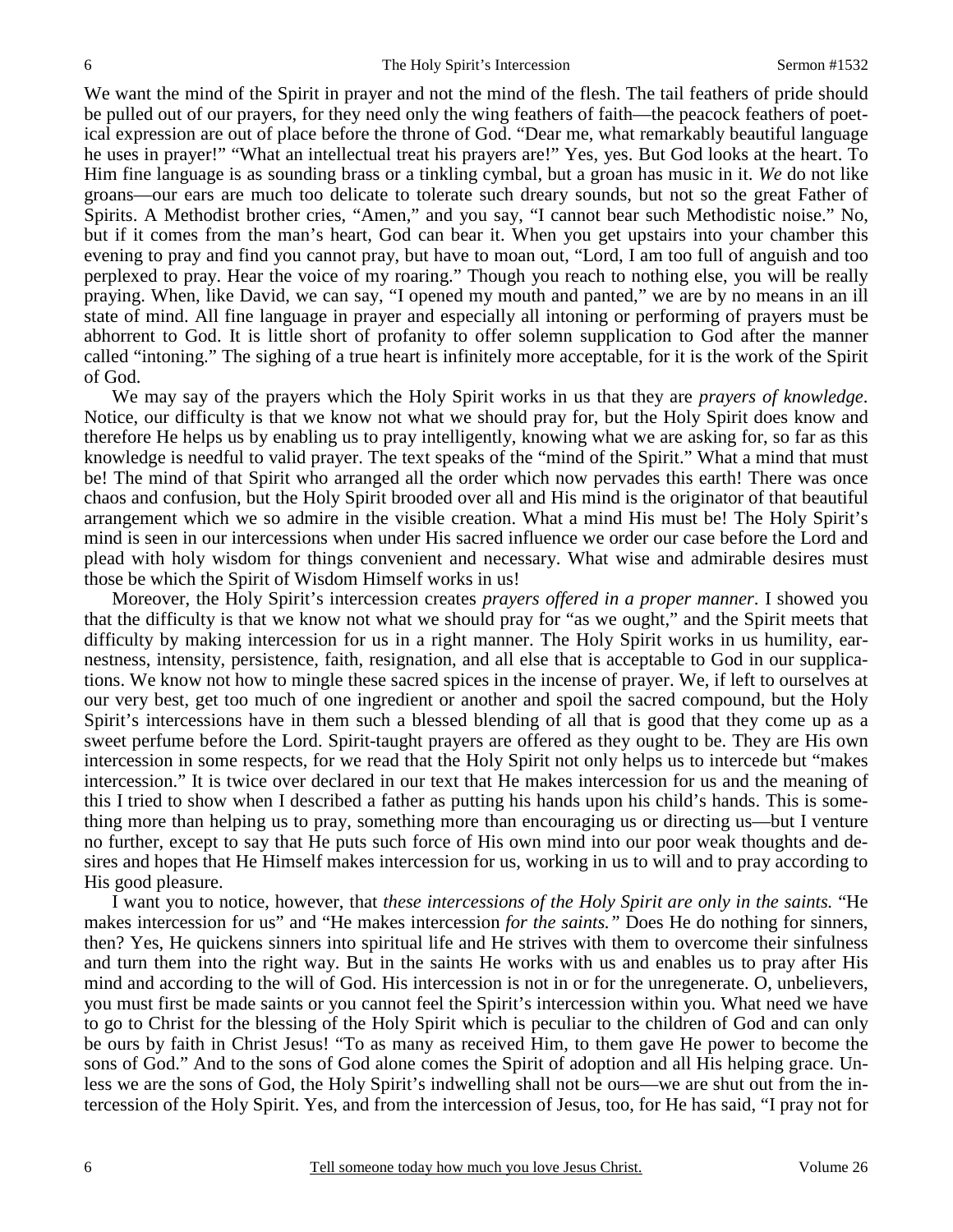the world, but for them which You have given Me." Thus I have tried to show you the kind of prayer which the Spirit inspires.

**III.** Our third and last point is THE SURE SUCCESS OF ALL SUCH PRAYERS. All the prayers which the Spirit of God inspires in us must succeed, because, first, *there is a meaning in them which God reads and approves.* When the Spirit of God writes a prayer upon a man's heart, the man himself may be in such a state of mind that he does not altogether know what it is. His interpretation of it is a groan and that is all. Perhaps he does not even get so far as that in expressing the mind of the Spirit, but he feels groanings which he cannot utter. He cannot find a door of utterance for his inward grief. Yet our heavenly Father, who looks immediately upon the heart, reads what the Spirit of God has indited there and does not need even our groans to explain the meaning. He reads the heart itself, "He knows," says the text, "what is the mind of the Spirit." The Spirit is one with the Father and the Father knows what the Spirit means. The desires which the Spirit prompts may be too spiritual for such babes in grace as we are actually to describe or to express and yet they are within us. We feel desires for things that we should never have thought of if He had not made us long for them, aspirations for blessings which as to the understanding of them are still above us, yet the Spirit writes the desire on the renewed mind and the Father sees it. Now that which God reads in the heart and approves of, for the word "to know" in this case includes approval as well as the mere act of omniscience—what God sees and approves of in the heart must succeed. Did not Jesus say, "Your heavenly Father knows that you have need of these things before you ask them"? Did He not tell us this as an encouragement to believe that we shall receive all needful blessings? So it is with those prayers which are all broken up, wet with tears, and discordant with sighs and inarticulate expressions and heavings of the bosom and sobbings of the heart and anguish and bitterness of spirit—our gracious Lord reads them as a man reads a book and they are written in a character which He fully understands. To give a simple figure—if I were to come into your house, I might find there a little child that cannot yet speak plainly. It cries for something and it makes very odd and objectionable noises, combined with signs and movements which are almost meaningless to a stranger, but his mother understands him and attends to his little pleadings. A mother can translate baby talk. She comprehends incomprehensible noises. Even so does our Father in heaven know all about our poor baby talk, for our prayer is not much better. He knows and comprehends the cryings, and moanings, and sighings, and chatterings of His bewildered children. Yes, a tender mother knows her child's needs before the child knows what it wants. Perhaps the little one stutters, stammers and cannot get its words out, but the mother senses what he would say and takes the meaning. Even so we know concerning our great Father—

## *"He knows the thoughts we mean to speak, Ere from our opening lips they break."*

Do you therefore rejoice in this that because the prayers of the Spirit are known and understood of God, therefore they will be sure to speed.

 The next argument for making us sure that they will speed is this—that th*ey are "the mind of the Spirit.*" God the ever blessed is One and there can be no division between the Father, the Son, and the Holy Spirit. These divine Persons always work together and there is a common desire for the glory of each blessed Person of the divine unity and therefore it cannot be conceived without profanity that anything could be the mind of the Holy Spirit and not be the mind of the Father and the mind of the Son. The mind of God is one and harmonious. If, therefore, the Holy Spirit dwell in you and He move you to any desire, then His mind is in your prayer and it is not possible that the eternal Father should reject your petitions. That prayer which came from heaven will certainly go back to heaven. If the Holy Spirit prompts it, the Father must and will accept it, for it is not possible that He should put a slight upon the ever blessed and adorable Spirit.

 But one more word and that closes the argument, namely, that *the work of the Spirit in the heart is not only the mind of the Spirit which God knows, but it is also according to the will or mind of God,* for He never makes intercession in us other than is consistent with the divine will. Now, the divine will or mind may be viewed two ways. First, there is the will declared in the proclamations of holiness by the Ten Commandments. The Spirit of God never prompts us to ask for anything that is unholy or inconsistent with the precepts of the Lord. Then secondly, there is the secret mind of God, the will of His